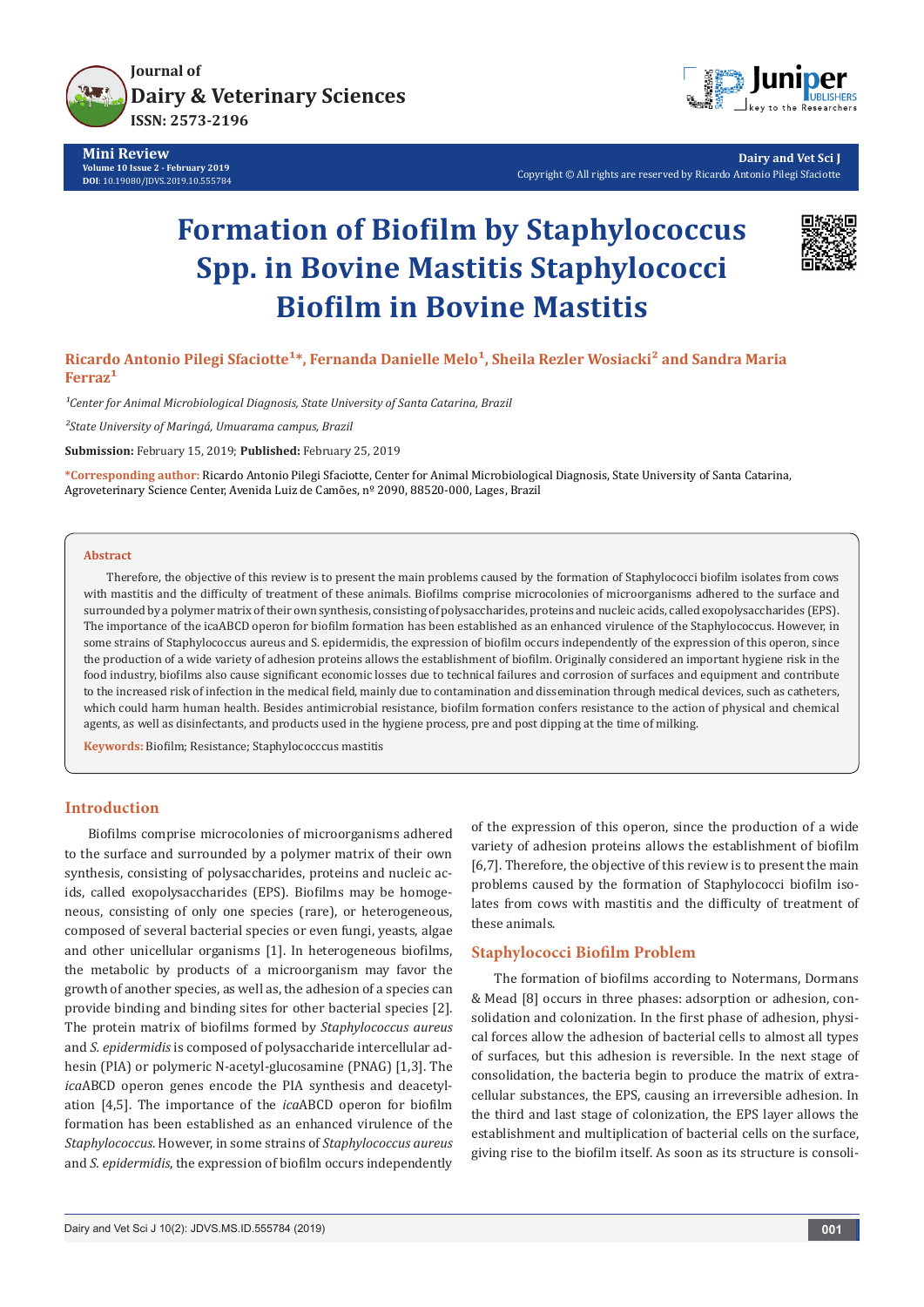dated, some cells are released from the biofilm being released in the medium, allowing the bacterial spread [9,10].

The mechanisms involved in the expression of binding proteins and the expression of EPS, as well as their participation in the formation of *Staphylococcus* biofilms, are not fully elucidated. Therefore, several studies have been carried out to better understand these mechanisms [11]. Maintaining the activities of a biofilm is deeply related to quorum-sensing mechanisms. Through the production and release of signaling and self-inducing molecules, which concentration increases as a function of bacterial population density. Bacteria can perceive a certain threshold of stimulation of these auto-inducing molecules, inciting alterations in gene expression and, consequently, in behavior. Thus, bacteria from a biofilm can synchronize their activities by functioning as multicellular organisms [12].

Originally considered an important hygiene risk in the food industry, biofilms also cause significant economic losses due to technical failures and corrosion of surfaces and equipment and contribute to the increased risk of infection in the medical field, mainly due to contamination and dissemination through medical devices, such as catheters, which could harm human health [3,13]. Recent research also points to its relationship with various infections in animals, including clinical and subclinical cases of bovine mastitis, spread through fomites, contaminated equipment and by the handlers. The process of infection of the mammary gland by microorganisms of contagious origin, such as species of *Staphylococcus*, occurs upwardly through the canal of the ceiling and, in view, the potential of them to adhere and to form biofilms remaining in the alveoli, as sources of infection and constant contamination, shows the importance of the correct antisepsis of ceilings, equipment and hands of milkers [14]. Under conditions of anoxia, transcription of the operon *ica* is increased, and consequently of the production of PIA [4,15]. The ability to form biofilms protects microorganisms against attacks of the immune system, dehydration, increase resistance to antimicrobials, propitiating the creation of a microniche itself with increased availability of nutrients and their absorption through the extracellular polysaccharides [3,6].

Simojoki [16] believe that biofilm formation by mastitis-causing *Staphylococcus* is a means of escaping the immune system of the animals and causing more persistent intramammary infections. In addition, *Staphylococcus* spp. in biofilms demonstrate high resistance to antimicrobial agents due mainly to the low diffusion of these drugs in the exopolysaccharide matrix, thus compromising the efficacy and success of treatment of animals with mastitis [14]. Some studies have shown that the concentrations of antimicrobials to eliminate bacteria in biofilms can be up to 1000 times greater than those required to eliminate them in their planktonic state [17,18]. Resistance mechanisms of biofilms are generally multifactorial and include factors such as low penetration of antimicrobials through the biofilm matrix; slow or absence of growth of the cells that compose the biofilm; presence of heterogeneity of the

bacterial population of the biofilm with the presence of different resistance phenotypes; and the presence of "persisters" cells [19], which are found in the structural basis of biofilms where there is little availability of oxygen with a low metabolic rate, guaranteeing their resistance to antimicrobial treatment, since they are generally bacterial growth phase [20].

Besides antimicrobial resistance, biofilm formation confers resistance to the action of physical and chemical agents, as well as disinfectants, and products used in the hygiene process, pre and post dipping at the time of milking [21]. Strategies to avoid biofilm formation include regular disinfection, even during the initial stage of biofilm formation; disinfection of biofilms already formed using aggressive disinfectants; and inhibition of the fixation of microorganisms through the selection of materials that do not promote the establishment of these bacteria [13]. Thus, the use of appropriate products and equipment associated with the correct performance of the pre and post dipping and hygiene of the milking equipment helps to inhibit or reduce the chance of development of biofilm producing bacteria in bovine mastitis.

# **Conclusion**

*Staphylococcus* is one of the major microorganisms that cause mastitis. The formation of biofilm by this bacterium makes it even more difficult to treat the animals by reducing the action of antimicrobials in the mammary tissue. Thus, some strategies to treat bovine mastitis are aimed at inhibiting or reducing the chance of developing biofilm-producing bacteria in bovine mastitis.

## **Conflict of Interest**

It is declared that there is no conflict of interest or other interest of interest.

#### **References**

- 1. Sauer K, Rickard AH, Davies DG (2007) Biofilms and biocomplexity. Amer Society Microb 2(7): 247-253.
- 2. Dunne WM (2002) Bacterial adhesion: seen any good biofilms lately? Clin Microbiol Rev 15(2): 155-166.
- 3. Götz F (2002) *Staphylococcus* [and biofilms. Mol Microb 43\(6\): 1367-](https://www.ncbi.nlm.nih.gov/pubmed/11952892) [1378.](https://www.ncbi.nlm.nih.gov/pubmed/11952892)
- 4. [Atshan SS, Shamsudin MN, Thian Lung LT, Seakawi Z, Ghaznavi-Rad E,](https://www.ncbi.nlm.nih.gov/pubmed/22529705)  [et al. \(2012\) Comparative Characterization of Genotypically Different](https://www.ncbi.nlm.nih.gov/pubmed/22529705)  [Clones of MRSA in the Production of Biofilms. J Biomed Biotechnol](https://www.ncbi.nlm.nih.gov/pubmed/22529705)  [2012: 417247.](https://www.ncbi.nlm.nih.gov/pubmed/22529705)
- 5. [Cue D, Lei MG, Lee CY \(2012\) Genetic regulation of the intercellular](https://www.ncbi.nlm.nih.gov/pubmed/23061050)  adhesion locus in *staphylococci*. Front Cell Infect Microbiol 2(38): [23061050.](https://www.ncbi.nlm.nih.gov/pubmed/23061050)
- 6. [O'Gara JP \(2007\) Ica and beyond: biofilm mechanisms and regulation](https://www.ncbi.nlm.nih.gov/pubmed/17419768)  in Staphylococcus epidermidis and [Staphylococcus aureus. FEMS](https://www.ncbi.nlm.nih.gov/pubmed/17419768)  Microbiol Lett [270\(2\): 179-188.](https://www.ncbi.nlm.nih.gov/pubmed/17419768)
- 7. Lasa I, Penad*é*[s JR \(2006\) Bap: A family of surface proteins involved in](https://www.ncbi.nlm.nih.gov/pubmed/16427771)  [biofilm formation. Res. Microbiol 157\(2\): 99-107.](https://www.ncbi.nlm.nih.gov/pubmed/16427771)
- 8. Notermans S, Dormans JAMA, Mead GC (1991) Contribution of surface attachment to the establishment of microorganisms in food processing plants: A review. Biofouling 5: 21–36.